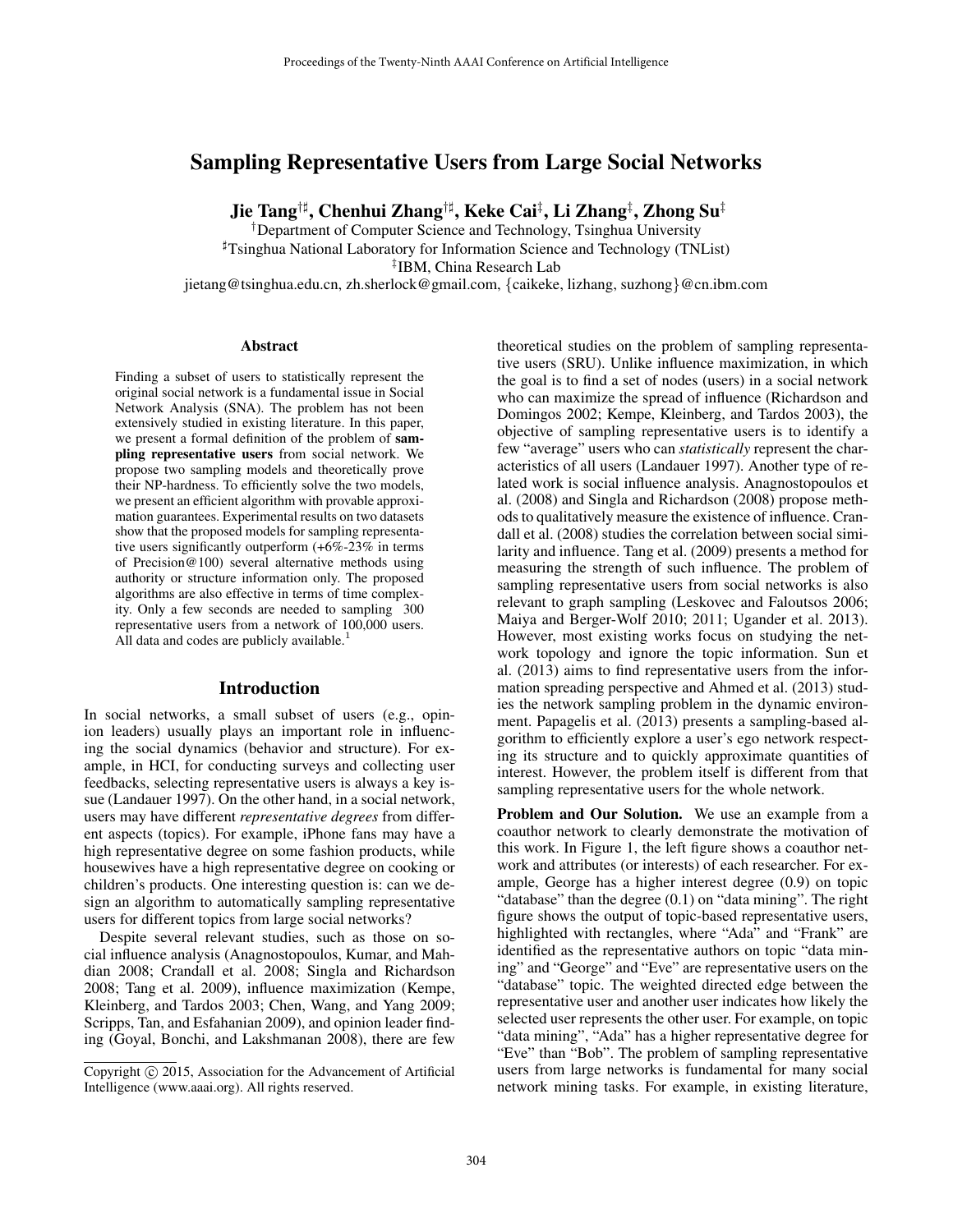

Figure 1: Example of sampling representative users from the coauthor network.

analytic/mining tasks were usually evaluated on a random sampled network. How reliable is the result? It is necessary to design a principled approach to solve the problem.

In this paper, we aim to systematically investigate the problem of sampling representative users from social networks. We formally define the and by linking it to the Dominating Set Problem, we prove that the problem is NP-hard (Cf. Section 3). We design a quality function  $Q$  to evaluate the set of sampled users and develop two instantiation models for estimating the Q function. To approximate the optimal solution, we present efficient algorithms to solve the two models with provable approximation guarantees. Finally, we conduct extensive experiments to demonstrate the effectiveness and efficiency of the proposed models on one coauthor dataset and another microblog dataset.

### Problem Formulation

Consider a social network  $G = (V, E)$ , where V is the set of users and  $E \subset V \times V$  is the set of directed/undirected links between users. Let  $X_i = [x_{ik}]_{k=1 \cdots d}$  denote a set of attributes (topics) associated with the user  $v_i \in V$ , where d is the number of attributes and  $x_{ik}$  records the value of the  $k^{th}$  attribute of user  $v_i$ . For each edge  $e_{ij} \in E$ , we associate a weight  $w_{ij}$ .

Given this, we can define a function to indicate the representative degree of a subset of users T. More precisely, for any subset  $T \subseteq V$  and a user  $v_i \in V$ , we define the *representative degree* of  $T$  for  $v_i$  on a specific attribute  $a_i$ to be  $R(T, v_i, a_j)$  with a score ranging in [0, 1]. We say T perfectly represents  $v_i$  on attribute  $a_j$  if  $R(T, v_i, a_j) = 1$ . For  $T = \emptyset$ , we have  $R(T, v_i, a_j) = 0$ . If T contains only one user v,  $R(T, v_i, a_j)$  is the degree that v represents  $v_i$ on attribute  $a_j$ . This score is determined by the input networking data and the way to compute the function  $R$ . This formulation is very flexible and can easily incorporate other information. For example, to incorporate the network information, a straightforward method is to treat each node in the network as an attribute and define a neighbor group for each node, i.e., T is equivalent to the set of neighbors for a given user  $v_i$ .

Without loss of generality, there are often two types of attributes. The first type is the numeric attribute. For example, in a coauthor network, an attribute can be the interest degree of a user on a topic. Those people with a higher value are more representative. The second type is the non-comparable attribute, for example, the job title. Intuitively, it is better to select users with different job titles (to cover all values of the attribute). To do this, one idea is to divide all people into different groups according to the attribute value. Then the problem is cast as selecting users to represent each group.

Based on this idea, we can define a group of people with attribute value  $a_{j_k}$  as  $V_k \subseteq V$ . We refer to such a group together with the corresponding attribute as an *attribute group*. We use  $t$  to denote the number of attribute groups and  **to** denote the set of all groups, thus

$$
\mathbf{G} = \{ (V_1, a_{j_1}), (V_2, a_{j_2}), \dots, (V_t, a_{j_t}) \}.
$$

Now we give the definition of representative degree for each attribute group as follows.

Definition 1. *Attribute group representative degree. For an attribute group*  $(V_l, a_{j_l})$   $(1 \leq l \leq t)$ , let

$$
P(T, l) = \sum_{v_i \in V_l} R(T, v_i, a_{j_l})
$$

*be the representative degree of* T *for attribute group*  $(V_l, a_{j_l})$ . We say the attribute group  $(V_l, a_{j_l})$  is represented *if all people in*  $V_l$  *are perfectly represented on attribute*  $a_{j_l}$ *.* 

In practice, it might be difficult to find a perfect representation. The representative degree  $P(T, l)$  then quantifies how likely the subset  $T$  can represent all people in  $V_l$  on attribute  $a_{j_l}$ .

Our goal in this paper is to find the representative set  $T$  so that it has the highest representative degree  $P(T, l)$  for all attributes. In general, given a social network  $G$ , the attributes distributions  $X$ , the attribute groups  $G$  and the representative set  $T$ , we can formally define the following problem:

Problem 1. *Sampling Representative Users. Given (1) a social network*  $G = (V, E)$ *, where* V *is the set of users and* E *is the set of directed edges, (2)* d *attributes associated with each user, a desirable number* k *of users to be selected, (3)* t *attribute groups to be represented, (4) a quality function* Q*, how to find the set* T *of* k *representative users with maximal quality? Formally, we have the following optimization problem:*

$$
\underset{T \subseteq V, |T| = k}{\arg \max} Q(G, X, \mathbf{G}, T).
$$

## Proposed Models

In this section, we first perform a theoretical investigation of the problem of sampling representative users from a social network. We link this problem to the Dominating Set Problem and prove its NP-hardness. Then we develop two instantiation models for the problem.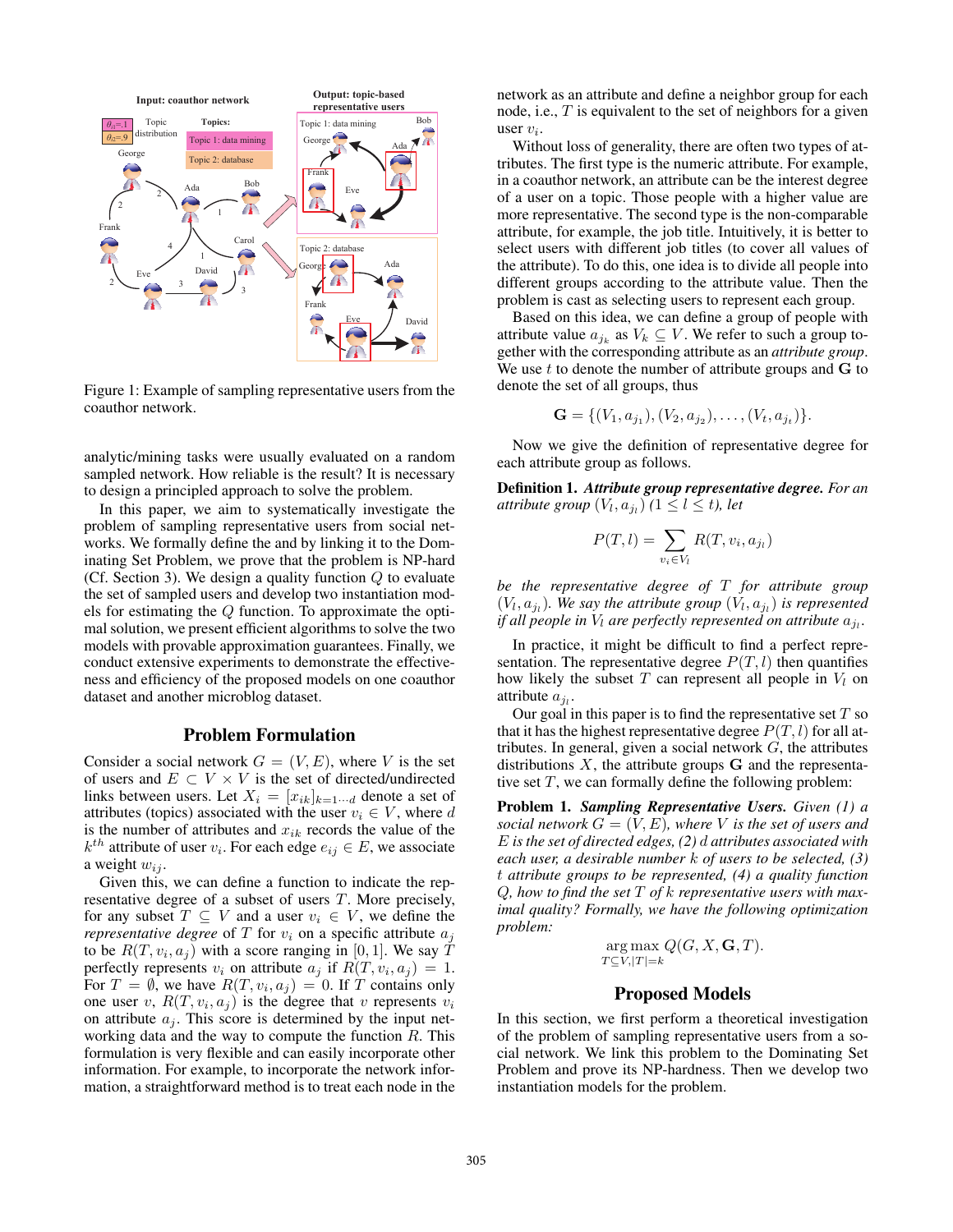### Theoretical Basic

Given a predefined quality function  $Q(G, X, \mathbf{G}, T)$ , the problem of sampling the representative set with maximal quality is referred to as a Q*-evaluated Representative Users Sampling* Problem (shortly Q-SRU). For any specified Q, the Q-evaluated representative users sampling problem is a subproblem of the original representative users sampling problem. The following theorem shows the NP-hardness of this problem.

### Theorem 1. *For any fixed* Q*, the* Q*-evaluated Representative Users Sampling problem is NP-hard.*

*Proof.* We prove the theorem by a reduction to the Dominating Set Problem (Garey and Johnson 1979; Karp 1972). We construct an instance of the Q-SRU problem as follows:

Consider in a network  $G$ , if there is only one attribute (i.e.,  $a_1$ ) and only one attribute group  $(V, a_1)$ . For  $v_i \neq v_{i'} \in V$ , assign  $R({v_{i'}}), v_i, a_1$  = 1 if edge  $e_{i,i'} \in E$ ; assign  $R({v_{i'}}, v_i, a_1) = 0$  otherwise. For every  $v_i \in V$ , we also assign  $R({v_i}, v_i, a_1) = 1$ . We can see that for a given subset of  $V$ , a person is perfectly represented if and only if the corresponding vertex is dominated. Therefore the Dominating Set Problem is equivalent to the problem of evaluating whether there exists a k-element representative set to represent all users perfectly.

Regarding the quality function,  $Q$  can be rewritten as a t-variable function f taking  $P(T, l)$  ( $1 \le l \le t$ ) as parameters. When every  $P(T, l)$  reaches its maximal value  $|V_l|$ , the value of  $f$  is maximized, and this must be the only maximal point of  $f$  (distinguishable). If we can find the maximal value of  $Q$ , we can accordingly determine whether  $f$  (equal to Q) reaches the maximal value, which allows us to further determine whether there exist a k-element dominating set. Based on this analysis, we can conclude that the Q-evaluated Representative Users Sampling problem is NP-hard.  $\Box$ 

### Two Sampling Models

In social science, two basic principles to select representative users are synecdoche (in which a specific instance stands for the general case) and metonymy (in which a specific concept stands for another related or broader concept) (Landauer 1997). In effect, we treat one user as being a synecdochic representative of all users, and we treat one measurement on that user as being a metonymic indicator of all of the relevant attributes of that user and all users. Based on the above principles, we can consider many different methods to choose the representative user, such as statistics (Landauer 1997), grounded theory (Strauss and Corbin 1990), political theory (Schuler and Namioka 1993), and design practice. Here, we develop two practical instantiation models: Statistical Stratified Sample  $(S<sup>3</sup>)$  and Strategic Sampling for Diversity (SSD) models.

Model 1: Statistical Stratified Sample  $(S^3)$  Maximizing the representative degree of all attribute groups is infeasible in practice. Some trade-offs should be considered as we may need to choose some less representative users on some attributes in order to increase the global representative degree on all attributes groups.

For each attribute group  $(V_l, a_{j_l}) \in \mathbf{G}$ , we assign a score  $m_l$  ( $m_l > 0$ ) to indicate the "importance" of this group. Usually we can choose  $m_l$  to be related with the size of  $V_l$ . The groups with a higher  $m_l$  value should be better represented. We do not want to finally have an attribute group with only one single user. It is preferable to have some "bias" to select user who can represent large attribute groups. We use a value  $\beta \in (0, 1]$  to denote this bias, and give the following quality function:

$$
Q(G, X, \mathbf{G}, T) = \sum_{(V_l, a_{j_l}) \in \mathbf{G}} m_l \{P(T, l)\}^{\beta}.
$$
 (1)

To explain the "bias" clearly, we consider an extreme but intuitive case: The attribute groups have no intersection  $(V_{l_1} \cap V_{l_2} = \emptyset$  for all  $l_1, l_2$ ), and  $R(T, v_i, a_j) = 1$  if  $v_i \in T$ ,  $R(T, v_i, a_j) = 0$  otherwise. Then for each group  $1 \leq l \leq t$ , the representative degree  $P(T, l)$  is exactly the number of users in both  $T$  and  $V_l$ . Therefore the summation of all  $P(T, l)$  is the fixed value  $|T| = k$ .

For  $0 < \beta < 1$ , by the concave property of function  $x^{\beta}$ , Q reaches the maximal value if and only if  $P(T, l_1)$ :  $P(T, l_2) = m_{l_1}^{\frac{1}{1-\beta}} : m_{l_2}^{\frac{1}{1-\beta}}$  for any  $1 \leq l, l' \leq t$ . If we select  $m_l = |V_l|^{1-\beta}$ , the proportion of the selected users from each group tends to be the same. For  $\beta \rightarrow 0$ , the bias is linear in the sense that for every  $1 \leq l \leq t$ , the number of representative users for  $(V_l, a_{j_l})$  is the same proportion of  $m_l$ . For  $\beta = 1$ , the bias tends to infinity in the sense that all the selected users represent the most important attribute group.

Model 2: Strategic Sampling for Diversity (SSD) In this model our goal is the diversification of delegates. When  $k$  is small, diversity means to find some users to cover (having a non-zero representative degree) as many groups as possible. We would ignore this case here, because the users to be selected are usually more than the number of attribute groups so that we can pick one user for each group to insure all groups are covered. Assume that there is a representative set T such that  $P(T, l) > 0$  for every  $1 \leq l \leq t$ . "Diversity" here means that we want to sample users such that we have a balanced  $P(T, l)$  for all attributes (by avoiding extremely large or small  $P(T, l)$ ).

In practice, the size of attribute groups may vary significantly. For a large group  $V_l$ ,  $P(T, l)$  should be also relatively large. The objective is that all these values can be balanced. For example, an extreme case is that all the values are identical or the size of each group is the same. Simply requiring the distribution is not However, the practical case is much more complex. Consider the case that every attribute group has the same size and we want all  $P(T, l)$  to be identical. In this case, any representative set is no better than the empty set, which represents every group with a same degree. This is not useful to solve the problem. We still require every attribute group to be well represented, thus we give the following quality function:

$$
Q(G, X, \mathbf{G}, T) = \min_{(V_i, a_{j_i}) \in \mathbf{G}} \{ \lambda_l \cdot P(T, l) \},
$$
 (2)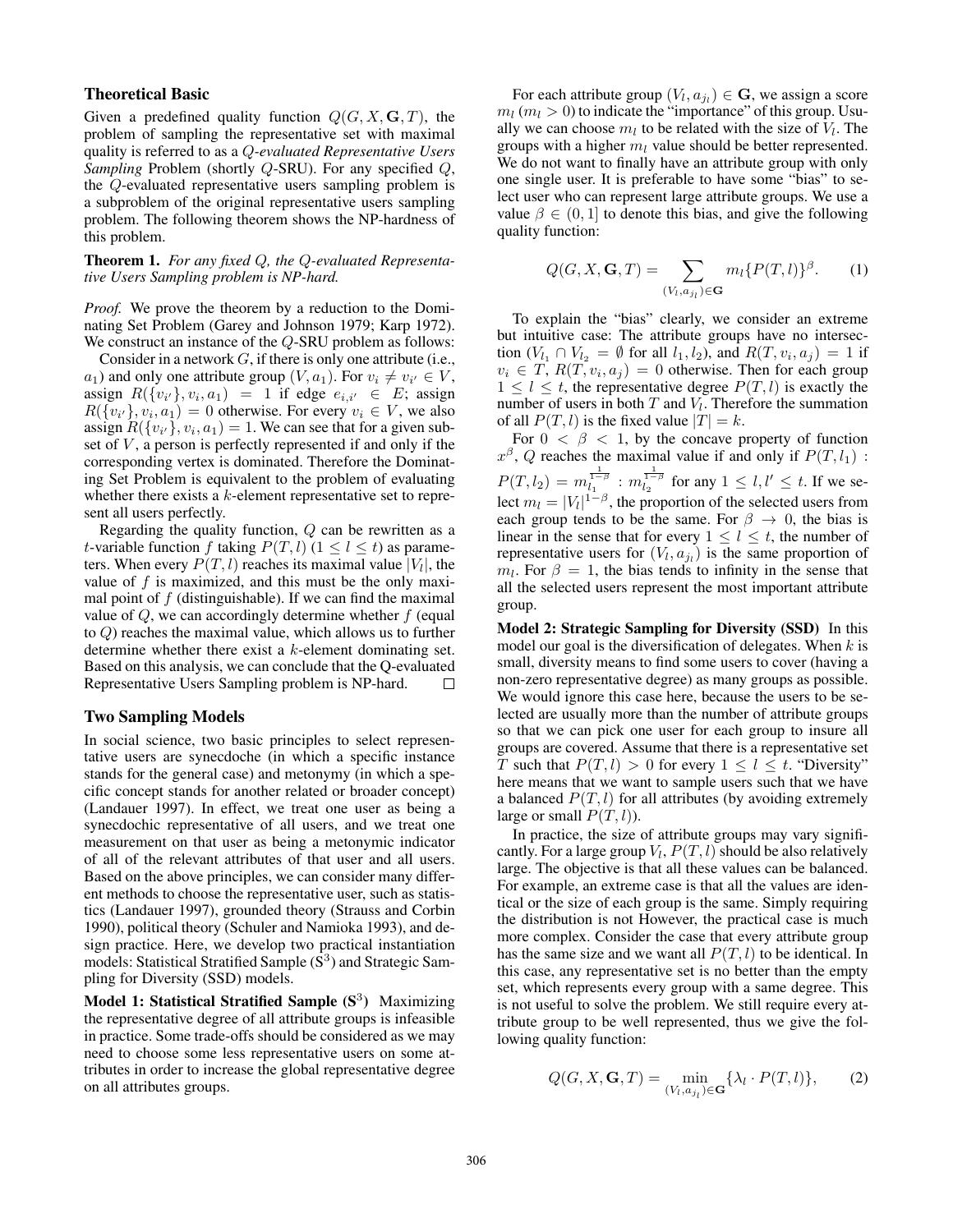```
Input: The set of users V; the set of attributes A; the attributes
        values X; the values R(T, v_i, a_i) for every |T| = 1and v_i \in V, a_j \in A; the number of users to find k.
Output: A set T of k representative users.
T = \emptyset:
while |T| < k do
    max = -1;
    foreach v_i \notin T do
         foreach (V_l, a_{j_l}) \in \mathbf{G} that v_i can contribute do
              foreach v_{i'} \in V_l that R(\{v_i\}, v_{i'}, a_{j_l}) > 0 do
                  Compute the increment of R(T, v_{i'}, a_{j_l});end
             Compute the total increment of P(T, l);
         end
         Compute the increment of quality by adding v_i;
         if increment > max then
             v = v_i;Update max;
         end
    end
    T = T \cup \{v\};Update the values R(T, v_{i'}, a_j) and P(T, l);
end
return T;
```
Algorithm 1: Approximate algorithm for  $S<sup>3</sup>$  model.

where  $\lambda_l$  is a positive constant associated with the attribute group  $(V_l, a_{j_l})$ . Usually we choose  $\lambda_l = |V_l|^{-1}$ . We call the attribute group with smallest  $\lambda_l \cdot P(T, l)$  the *poorest group*. The quality function depends on the performance of  $T$  for the poorest group.

### Approximate Algorithms

In this section, we present efficient algorithms with provable approximation guarantee to solve the proposed models.

# Approximate Algorithm for  $S<sup>3</sup>$  Model

We give a greedy heuristic algorithm. Each time we traverse all users and find the one that mostly increases the quality function Q. We use arrays to store how each user is represented on each attribute, and how each attribute group is represented. For the increase in quality achieved by adding a user  $v_i \in V$ , we only need to consider the attribute groups that  $v_i$  can contribute to (at most t) and  $v_i$ 's neighbors (we say  $v_{i'}$  is  $v_i$ 's neighbor if  $R({v_i}, v_{i'}, a_j) > 0$  for some  $a_j \in A$ ) in those attribute groups. The algorithm is summarized in Algorithm 1 and its complexity is  $O(t \times k \times |E|)$ .

Error Bound Analysis: We show that the algorithm can guarantee a  $(1 - 1/e)$ -approximate.

We first consider the submodular property of the quality function defined in Eq. 1. A function  $f: V \to \mathbb{R}^+$  is submodular if for all sets  $S \subseteq T \subseteq V$  and every element  $v \in V$ , it has

$$
f(S \cup \{v\}) - f(S) \ge f(T \cup \{v\}) - f(T)
$$

Function f is monotone increasing if for all sets  $S \subseteq T \subseteq$  $V$ , there is

$$
f(T) \ge f(S)
$$

For a function  $f$  that is both monotonically increasing and submodular, we could add elements one-by-one into a set T. Suppose the elements are  $v_1, v_2, \ldots, v_k$ , and we use  $T_i$  to denote the set of *i*-th step  $\{v_1, v_2, \ldots, v_i\}$  ( $1 \le i \le k$ ). We see that each time we add an element into  $T$ , there is an increment of  $f(T)$ . If some of the previous elements were not added, this increment becomes larger or stays the same. At each step, we choose to add an element  $v \in V$  that maximizes  $f(T \cup \{v\}) - f(T)$ . In this way, we can use a greedy heuristic, that is each time we choose the element that increases  $f(T)$  the most, i.e.,

$$
f(T_2) - f(T_1) \ge f(T_3) - f(T_2) \ge \cdots \ge f(T_k) - f(T_{k-1})
$$

Intuitively, the greedy algorithm can generate a good approximate solution for the problem of sampling a k-element set T that maximizes  $f(T)$ . Suppose the generated set is T and the optimal set is  $T^*$ . We consider the set  $T \cup T^*$ , whose function value is larger than (or worse case equal to) that of  $T^*$  according to the monotonic property of f. We can construct  $T \cup T^*$  as follows: we first use greedy heuristic and add k elements of T into it, then we add elements in  $T^* - T$ one-by-one. We see that for every element in  $T^* - T$ , the increment is not larger than the increment of any element in T. Since  $l \leq k$  there must be  $2 \cdot f(T) \geq f(T \cup T^*) \geq f(T^*)$ . A tighter bound is reported in (Nemhauser, Wolsey, and Fisher 1978). For every monotonically increasing, submodular, non-negative function  $f$  on  $V$ , the set generated by the greedy heuristic is at least  $(1 - 1/e)$  of the optimal solution.

#### Approximate Algorithm for SSD Model

For the SSD model, according to its definition of the quality function, intuitively we can design a greedy algorithm as follows: each time we choose the poorest group, and select a user to increase the representative degree of this group.

Similar to Algorithm 1, we use arrays to store the current values of  $R(T, v_i, a_j)$  and  $P(T, l)$  for every  $v_i \in V$ ,  $a_j \in$ A and  $1 \leq l \leq t$ . At the beginning of this algorithm, all groups are considered to be the poorest. Then we process with greedy heuristics as follows: We combine the procedure of finding the poorest group and the procedure of finding the user to improve this group together. We traverse every user  $v_i$ , and every group  $(V_l, a_{j_l})$  to which  $v_i$  contributes. Then we compute the improvement of  $P(V_l, l)$  by adding  $v_i$ (similar to Algorithm 1). If  $(V_l, l)$  is even poorer than the poorest ever seen, we mark  $v_i$  as the best candidate. If this group is as poor as the poorest group, we consider whether the improvement of  $\lambda_l P(V_l, l)$  is larger than the previous poorest group. If so we mark  $v_i$  as the best candidate. Details of the algorithm and its error bound analysis is omitted for brevity.

## Experimental Results

We conduct various experiments to evaluate the effectiveness of the proposed approach. All data sets, codes, and tools to visualize the mining results are publicly available.  $<sup>1</sup>$ </sup>

<sup>1</sup> http://arnetminer.org/repuser/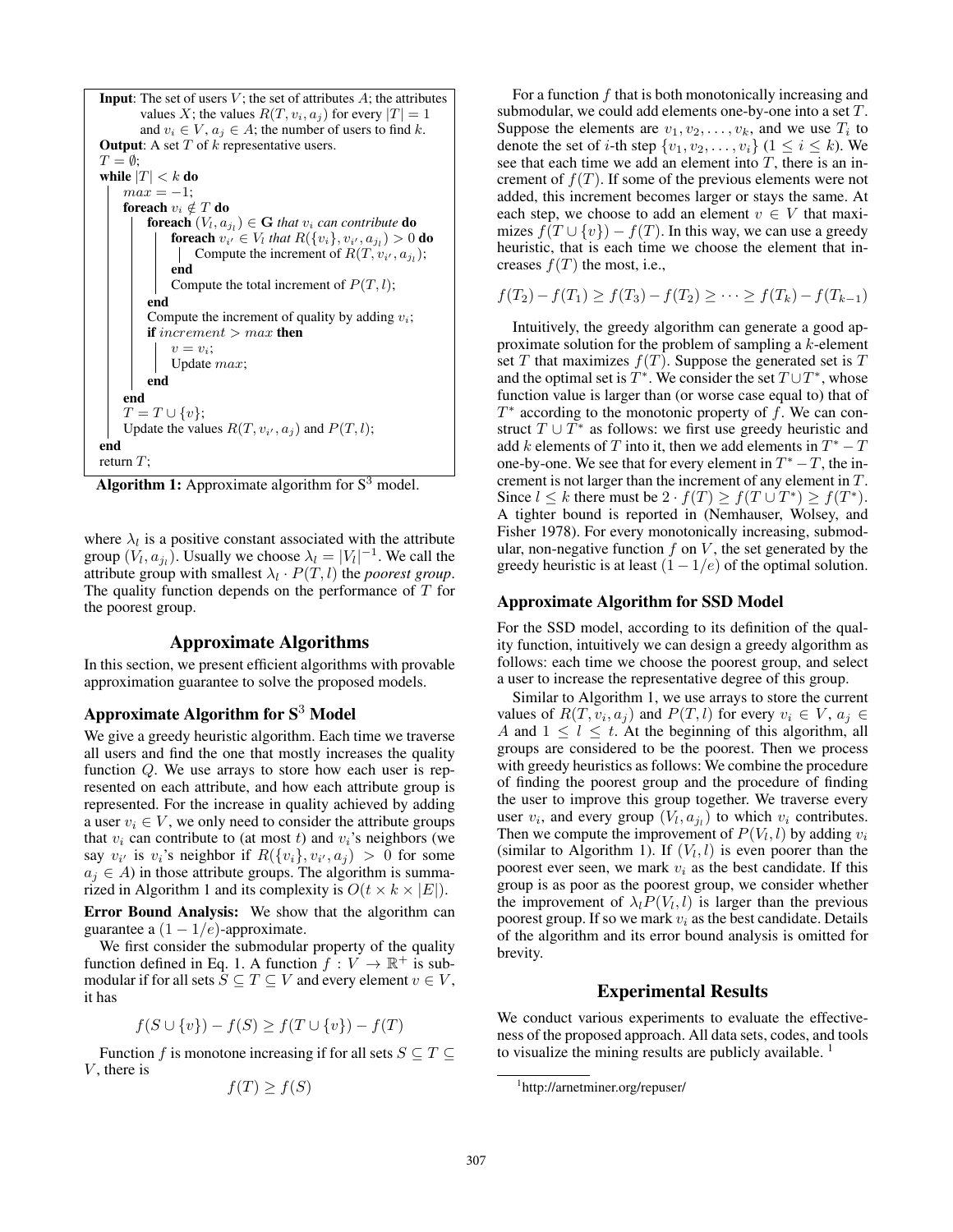## Experimental Setup

Datasets. We perform experiments on two different genres of datasets. The first type is author datasets: DB and DM. Each consists of authors and coauthor relationships extracted from major conferences in a specific domain, where the goal is to find who are representative authors in the corresponding domain. For the Database domain, we extract all authors from papers published on the three major conferences (SIGMOD, VLDB, ICDE) during 2007-2009. In total, we collect 8,027 authors and 23,770 coauthor relationships. For the Data Mining domain, we extract authors from papers published on the three major conferences (SIGKDD, ICDM, CIKM) during 2007-2009. In total, we collect 6,394 authors and 12,454 coauthor relationships.

As for the attributes of authors, we extract keywords from the papers in each dataset. For each author, we then define the value of an attribute as the number of times she/he uses the corresponding keyword in the authored papers. For each dataset, we first downcase all the keywords and then extract 200 most frequently used keywords. For evaluation, it is difficult to find a standard dataset with ground truth. Finally, we take program committee (PC) members of the conferences in each dataset during 2007-2009 as representative users. Typically, program committee members of a conference not only include top experts in a domain, but also include authors with expertise covering all subareas of the domain. Therefore, our goal is to predict who are representative users (PC members of the three major conferences) for the two research domains, respectively. Finally, we collect 291 representative users (by removing those who are not coauthors papers we collected) in the Database dataset and 373 representative users in the Data Mining dataset. Table 1 shows detailed statistics of the two datasets.

The second type of data is a mibroblog network. We crawled the messages from Weibo and classify them by keywords into 4 datasets, namely, program, food, student and public welfare. Then, we extracted the senders and the sender-follower relationships for each message. For program domain, we find 330 messages and collect 19,152 senders as well as 19,225 sender-follower relationships. There are 2,956 messages including 189176 senders and 204,863 sender-follower relationships in food domain. 859 messages with 79,052 senders and 76,559 sender-follower relationships are collected for student domain while 2,410 messages with 324,594 senders and 383,702 sender-follower relationships are collected for public welfare domain. We consider the basic information of each user as the attributes, including location, gender, registration date, verified type, status, description and the number of friends or followers. All the attributes are classified into several categories denoting by numbers and the value of an attribute is defined as those number. As there is no ground truth for the Weibo data, we mainly use this dataset for evaluating efficiency and qualitative evaluation.

Evaluation Measures, Baseline Methods. For comparison purposes, we define the following baseline methods:

• *InDegree*. It simply takes the number of links as the criteria to select the representative users who have the highest

| Table 1: Statistics of the two datasets. |  |
|------------------------------------------|--|
|                                          |  |

| Tuble 1. Buildered of the two dutublis. |               |       |        |                                              |  |  |
|-----------------------------------------|---------------|-------|--------|----------------------------------------------|--|--|
| Dataset                                 | Conf.         |       |        | #authors   #coauthorships   #representatives |  |  |
|                                         | <b>SIGMOD</b> | 3,447 | 9,507  | 256                                          |  |  |
| Database                                | VLDB          | 3,606 | 8.943  | 251                                          |  |  |
|                                         | <b>ICDE</b>   | 4,150 | 9,120  | 244                                          |  |  |
| Sum                                     | ALL           | 8.027 | 23,770 | 291                                          |  |  |
| Data Mining                             | <b>SIGKDD</b> | 2,494 | 4,898  | 243                                          |  |  |
|                                         | <b>ICDM</b>   | 2.121 | 3,452  | 211                                          |  |  |
|                                         | <b>CIKM</b>   | 2.942 | 4.921  | $\overline{205}$                             |  |  |
| Sum                                     | <b>ALL</b>    | 6.394 | 12.454 | 373                                          |  |  |

### indegree scores.

- *HITS h and HITS a*. It applies the HITS algorithm (Kleinberg 1999) to the author networks to calculate two values for each node: *authority* representing a score of authority of the node, and *hub* value representing a score based on the node's out-links to other nodes, thus resulting in two baselines, HITS\_h and HITS\_a. The former selects nodes with the highest hub scores while the latter selects nodes with the highest authorities.
- *PageRank*. It employs the PageRank algorithm (Page et al. 1999) to estimate the importance of each node in a network via a random process. This method selects nodes with the highest PageRank scores as representative users.

In our method, we consider the network information by treating each node as an attribute. We implement all the algorithms C++. In all experiments, we conduct evaluations for all methods in terms of P@10, P@50, P@100, R@50, R@100, and F1-measure (Buckley and Voorhees 2004).

### Results

We evaluate the performance of the proposed models for sampling representative users on the two datasets. Let  $f_l$  be the total frequency of the *l*-th keyword ( $1 \le l \le 200$ ). We assign  $m_l = f_l^{0.5}$  in the S<sup>3</sup> model and  $\lambda_l = f_l^{-1}$  in the SSD model. The parameter  $\beta$  in the S<sup>3</sup> model is set to be  $\beta = 0.7$ , by tuning from 0.1 to 1 with interval 0.1. We also compare our approach to the baseline methods.

Table 2 and 3 list the results of the comparison methods on the two datasets with the following observations:

High Precision. The proposed models achieve the best performance on both datasets. In terms of P@10, P@50, and P@100, the  $S<sup>3</sup>$  model significantly outperforms the other methods (+18.0%-28.0% by P@50 for example) on the Database, and performs best as well on Data Mining in terms of P@10, P@50. On the Database the SSD model finally achieves the best accuracy by Precision, Recall, and F1-measure, while on Data Mining  $S<sup>3</sup>$  model achieves the best accuracy.

Precision-Recall Curve. Figure 2 illustrates the precisionrecall curve of the different methods. It can be seen that on the Database dataset, our  $S<sup>3</sup>$  model clearly outperforms the baseline methods. The SSD underperforms the InDegree algorithm when the recall is small, but when increasing the recall, for example up to 40%, the SSD model performs the best, even better than the  $S<sup>3</sup>$  model. On the Data Mining dataset, the  $S<sup>3</sup>$  also model clearly performs best. The SSD model starts to perform better when increasing recall.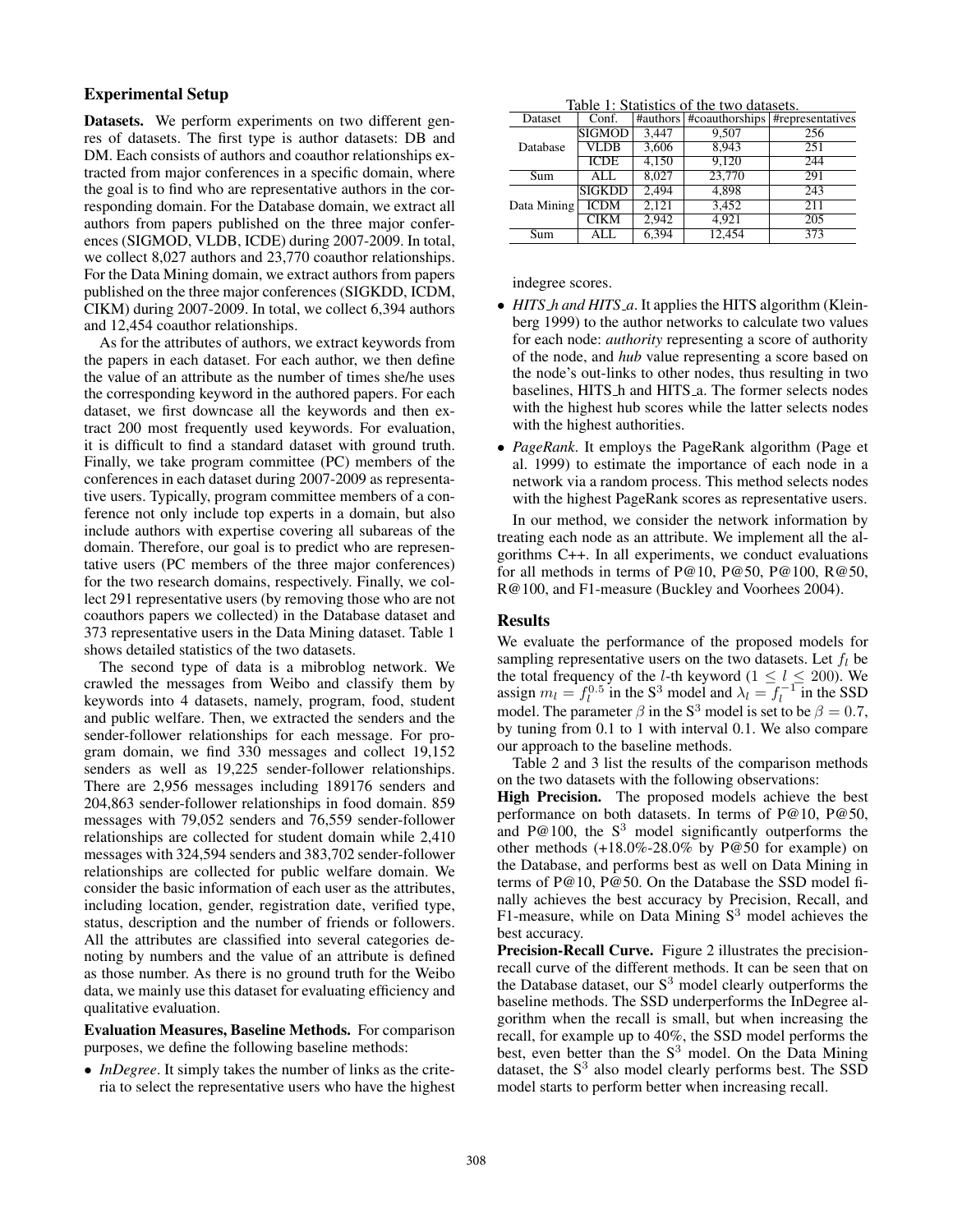Table 2: Performance of different methods on the Database dataset (%). (In Model 1, we set  $\beta = 0.6$ .)

| <b>Methods</b>                  | $\overline{P@}10$ | P@50 | $\overline{P@}100$ | R@50 | <b>R@100</b> | F1                |
|---------------------------------|-------------------|------|--------------------|------|--------------|-------------------|
| InDegree                        | 50.0              | 36.0 | 40.0               | 6.2  | 13.7         | 33.0              |
| $HITS_h$                        | 40.0              | 30.0 | 27.0               | 5.2  | 9.3          | 20.3              |
| $\overline{HITS}$ <sub>-a</sub> | 30.0              | 30.0 | 30.0               | 5.2  | 10.3         | 24.1              |
| PageRank                        | 40.0              | 26.0 | 27.0               | 4.5  | 9.3          | 24.7              |
| $S^3$                           | 70.0              | 46.0 | 46.0               | 7.9  | 15.8         | 41.9              |
| <b>SSD</b>                      | 10.0              | 36.0 | 39.0               | 6.2  | 13.4         | $\overline{32.6}$ |

Table 3: Performance of different methods on the Data Mining dataset (%). (In Model 1, we set  $\beta = 0.6$ .)

| <b>Methods</b>     | P@10 | P@50 | P@100 | <b>R@50</b> | R@100 | F1                |
|--------------------|------|------|-------|-------------|-------|-------------------|
| InDegree           | 80.0 | 62.0 | 45.0  | 8.3         | 12.1  | 28.4              |
| HITS_h             | 70.0 | 42.0 | 30.0  | 5.6         | 8.0   | 21.4              |
| HITS <sub>-a</sub> | 70.0 | 48.0 | 30.0  | 6.4         | 8.0   | 18.8              |
| PageRank           | 50.0 | 38.0 | 30.0  | 5.1         | 8.0   | $\overline{24.9}$ |
| $\mathbf{c}^3$     | 80.0 | 64.0 | 53.0  | 8.6         | 14.2  | 36.7              |
| <b>SSD</b>         | 20.0 | 32.0 | 22.0  | 4.3         | 5.9   | $\overline{22.5}$ |

Efficiency. We further compare the efficiency of the proposed methods with the baseline methods. Table 4 lists the CPU time required by the different methods to find representative users respectively from the coauthor datasets and the Weibo dataset. Our methods are found to be very efficient, for the SSD model only requires 0.54s for Database, 0.74s for Data Mining and 0.67s for Weibo in program domain, and is faster than the  $S<sup>3</sup>$  model.

Effect of Parameter  $\beta$  for  $S^3$ . On both datasets, the  $S^3$ performs the best. We set the parameter  $\beta$  in the S<sup>3</sup> model as  $\beta = 0.7$ . We then analyze how the parameter affects the model performance. We test the performance of the  $S<sup>3</sup>$ model by with the parameter  $\beta$  varied. We found that the model is not very sensitive with  $\beta$ , although the performances of  $S<sup>3</sup>$  with different values for  $\beta$  are a bit different. Generally,  $S<sup>3</sup>$  achieves the best performance on Database at  $\beta = 0.4$ , and on Data Mining at  $\beta = 0.7$ . This confirms the effectiveness of our proposed methods.

Case Study. We demonstrate here the effectiveness of the two proposed models for representative user identification on the Database and Data Mining datasets.

Table 5 shows representative authors found by our methods and one baseline method (PageRank) from the two coauthor datasets. For each dataset, we list the top 10 representative authors found by the different methods (more details about the results is online available.). Compared with the authority-based baseline method (PageRank), our method has several distinct advantages: First, the baseline method can only measure the similarity between nodes, but does not consider the diversity of attributes, which is necessary for the statistical representation. Second, the baseline method cannot tell which users can be represented by a selected representative user on a specific attribute, while our methods have the capacity to do so.



Figure 2: Precision-recall curves of the comparison methods on the Database and Data Mining datasets.

Table 4: Efficiency performance of different methods on the three datasets. The CPU time does not include the time of loading the network data. (Second)

|            |      | Methods Database (291) Data Mining (373) Program | $\overline{\text{Weibo}}$ (200) |       |
|------------|------|--------------------------------------------------|---------------------------------|-------|
|            |      |                                                  |                                 | Food  |
| InDegree   | 0.10 | 0.16                                             | 0.01                            | 0.02  |
| HITS_h     | 2.44 | 1.58                                             | 0.99                            | 45.66 |
| HITS_a     | 2.44 | 1.58                                             | 0.95                            | 45.60 |
| PageRank   | 6.89 | 2.95                                             | 0.51                            | 18.33 |
| $S^3$      | 1.68 | 3.62                                             | 4.45                            | 50.71 |
| <b>SSD</b> | 0.54 | 0.74                                             | 0.67                            | 10.81 |

## **Conclusions**

In this paper, we study a novel problem of sampling representative users from social networks, with the objective of finding a small subset of users to statistically represent all users in the original social network. We formally define this problem and perform a theoretical investigation of the problem, and prove its NP-hardness. Approximate algorithms for the two models have been developed to efficiently choose the set of representative users. Experimental results on two author datasets demonstrate the effectiveness and efficiency of the proposed models.

### Acknowledgements

Jie Tang and Chenhui Zhang are supported by National 863 project (2014AA015103), National 973 projects (2014CB340506, 2012CB316006, 2011CB302302), NSFC

Table 5: Example of representative author sampling from the coauthor datasets. From each dataset, we list the top 10 representative users found by the two methods respectively.

| $S^3$                 |                    | PageRank            |                    |  |
|-----------------------|--------------------|---------------------|--------------------|--|
| Database              | Data Mining        | Database            | Data Mining        |  |
| Jiawei Han            | Philip S. Yu       | Serge Abiteboul     | Philip S. Yu       |  |
| Jeffrey F. Naughton   | Jiawei Han         | Rakesh Agrawal      | Jiawei Han         |  |
| Beng Chin Ooi         | Christos Faloutsos | Michael J. Carey    | Jian Pei           |  |
| Samuel Madden         | ChengXiang Zhai    | Jiawei Han          | Christos Faloutsos |  |
| Johannes Gehrke       | <b>Bing Liu</b>    | Michael Stonebraker | Ke Wang            |  |
| Kian-Lee Tan          | Vipin Kumar        | Manish Bhide        | Wei-Ying Ma        |  |
| Surajit Chaudhuri     | Jieping Ye         | Ajay Gupta          | Jianyong Wang      |  |
| Elke A. Rundensteiner | Ming-Syan Chen     | H. V. Jagadish      | Jeffrey Xu Yu      |  |
| Divyakant Agrawal     | Padhraic Smyth     | Surajit Chaudhuri   | Haixun Wang        |  |
| Wei Wang              | C. Lee Giles       | Warren Shen         | Hongjun Lu         |  |